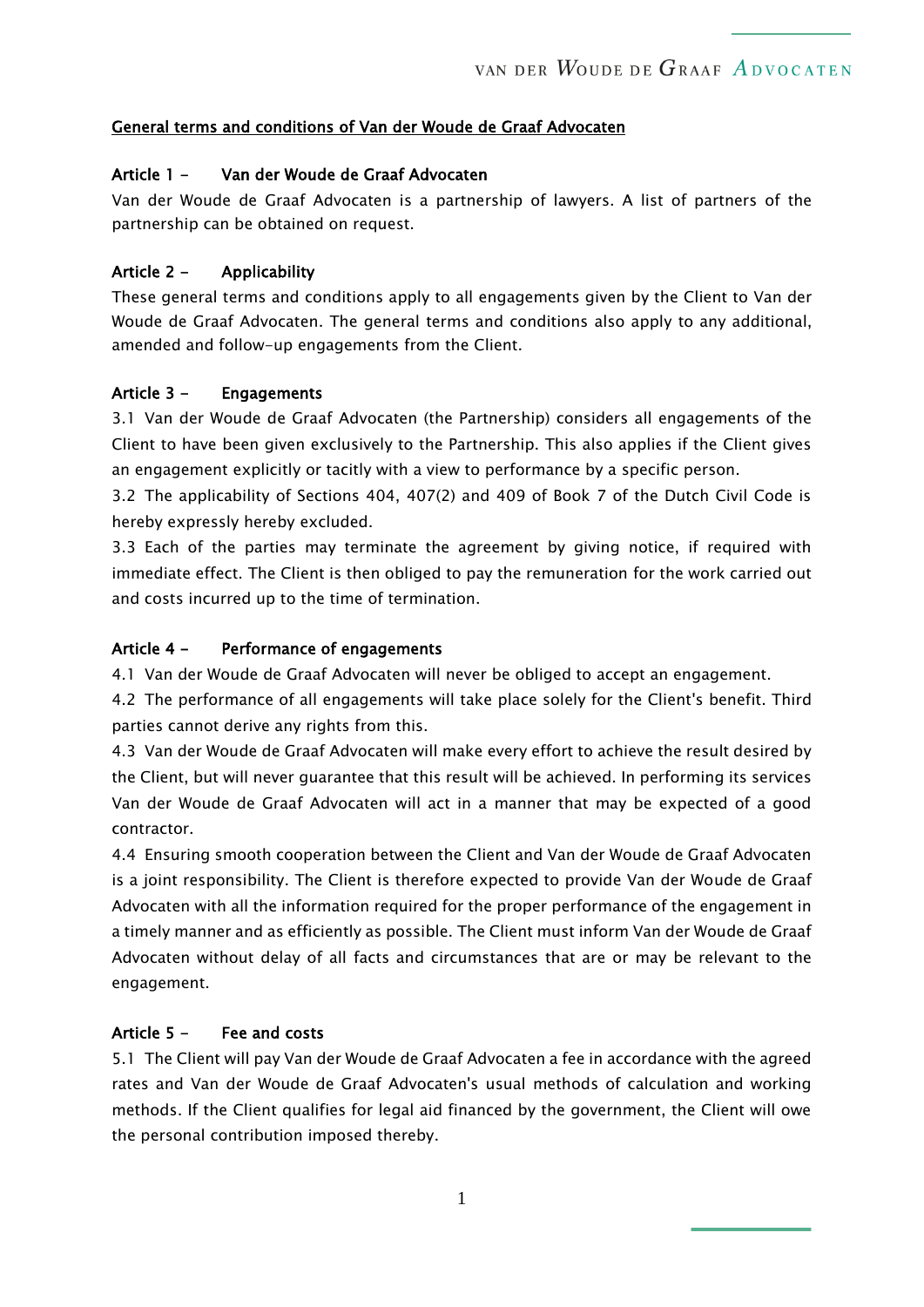## VAN DER WOUDE DE GRAAF ADVOCATEN

5.2 Unless agreed otherwise the fee will be calculated and specified on the basis of the time spent on the engagement according to the time registration system used by Van der Woude de Graaf Advocaten, multiplied by the agreed hourly rates. When specifying and charging the number of hours, calculations will be made in units of 0.1 hours. Van der Woude de Graaf Advocaten will be entitled to amend the agreed hourly rates periodically.

5.3 Unless agreed otherwise the hourly rates are exclusive of VAT. Unless agreed otherwise work will be invoiced on a monthly basis.

5.4 In addition to the fee the Client will owe Van der Woude de Graaf Advocaten any disbursements, including but not limited to: court registry fees, bailiff's fees, travel and accommodation expenses, appraisal costs, translation costs, costs of extracts and costs of hired experts.

#### Article 6 - Payments

6.1 Unless agreed otherwise all invoices sent by Van der Woude de Graaf Advocaten will be paid without any deduction, discount, suspension, or set-off within 14 days of the invoice date.

6.2 Van der Woude de Graaf Advocaten is entitled to ask the Client to make one or more advance payments prior to, or for the continuation of, the provision of its services. If payment is not made, Van der Woude de Graaf Advocaten has the right, after prior notice, not to commence, to suspend, or to discontinue its activities. Advances paid will be settled in interim statements or in the final statement.

6.3 Complaints regarding invoices, whether in respect of the amount thereof or otherwise, must be submitted to Van der Woude de Graaf Advocaten in writing within 14 days of the invoice date.

6.4 If payment is not made within the term of payment, the Client will be in default by operation of law as from the following day and will owe statutory interest on the full amount of the invoice concerned. Costs incurred in obtaining payment of the invoice out of court will be borne by the Client.

6.5 The Client agrees that Van der Woude de Graaf Advocaten may set off invoices against funds which it holds in deposit for the Client, whether by means of Stichting Beheer Derdengelden Van der Woude de Graaf Advocaten or otherwise, to the extent that such funds belong to the Client and can be disbursed to the Client without impediment.

#### Article 7 - Liability

7.1 The liability of Van der Woude de Graaf Advocaten, its partners, employees and associates in respect of professional misconduct will be limited to the amount covered by the professional liability insurance taken out by Van der Woude de Graaf Advocaten, increased by the amount of the excess borne by Van der Woude de Graaf Advocaten under the terms of this insurance. If, for whatever reason, no payment is made under said insurance, any liability will be limited to the amount that the Client has been charged in the case and the year in question.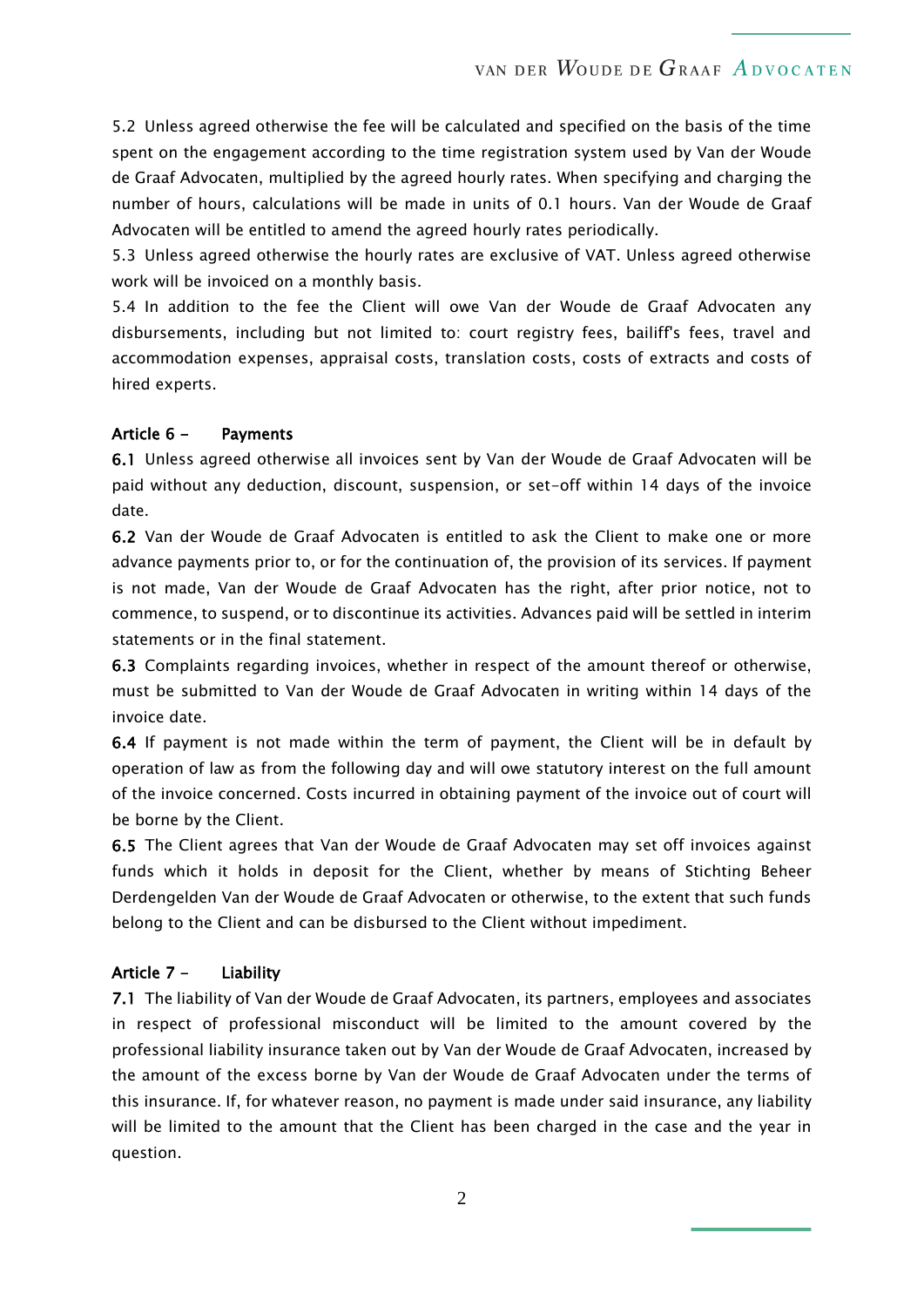7.2 Van der Woude de Graaf Advocaten will never be liable for loss resulting from suspension of activities on the grounds of Article 6 of these General Terms and Conditions.

7.3 The Client indemnifies Van der Woude de Graaf Advocaten and its auxiliary persons against claims of third parties that allege to have suffered damage as a result of, or related to, work performed for the Client by Van de Graaf Advocaten, as well as against costs of Van der Woude de Graaf Advocaten related to conducting a defence against such claims.

### Article 8 - Engagement of third parties

8.1 The lawyer handling the case has a leading role in representing the Client's interests and determining the course of action to be followed. If this serves the efficient or effective handling of the case, or if it is necessary due to circumstances, this lawyer will be free to involve one or more colleagues in the handling of the case.

8.2 When carrying out an engagement Van der Woude de Graaf Advocaten is authorised to engage the services of third parties such as bailiffs, specialist advisors and/or experts on behalf, and at the expense, of the Client.

8.3 Van der Woude de Graaf Advocaten will choose a third party to be engaged with due care and, where reasonably required, in consultation with the Client. Van der Woude de Graaf Advocaten will never be held liable for failures on the part of any third party, except in the case of gross negligence or wilful misconduct on the part of Van der Woude de Graaf Advocaten.

8.4 Third parties engaged in connection with the execution of an engagement may wish to limit their related liability. Van der Woude de Graaf Advocaten assumes, and if necessary hereby stipulates, that all engagements given to it will include the authority to accept such a limitation of liability on behalf of the Client as well.

#### Article 9 - Applicable law

All engagements given to Van der Woude de Graaf Advocaten will be governed exclusively by Dutch law.

#### Article 10 - Complaints and disputes settlement scheme

10.1 Van der Woude de Graaf Advocaten participates in the *Complaints and Dispute* Settlement Scheme for the Legal Profession (Klachten- en Geschillenregeling Advocatuur). All disputes that may arise as a result of the conclusion or execution of an engagement, including all invoice disputes, will be settled in accordance with the regulations of the Disputes Committee for the Legal Profession. The Client accepts the applicability of the Complaints and Disputes Settlement Scheme for the Legal Profession.

10.2 Before a complaint or dispute can be submitted to the Disputes Committee for the Legal Profession (Geschillencommissie Advocatuur), the Client must first submit it to the lawyer who handled the case or to the firm's complaints officer. The complaint will then be handled in accordance with the Van der Woude de Graaf Advocaten office complaints procedure, which has been published on the firm's website and will be sent to the Client upon request.

3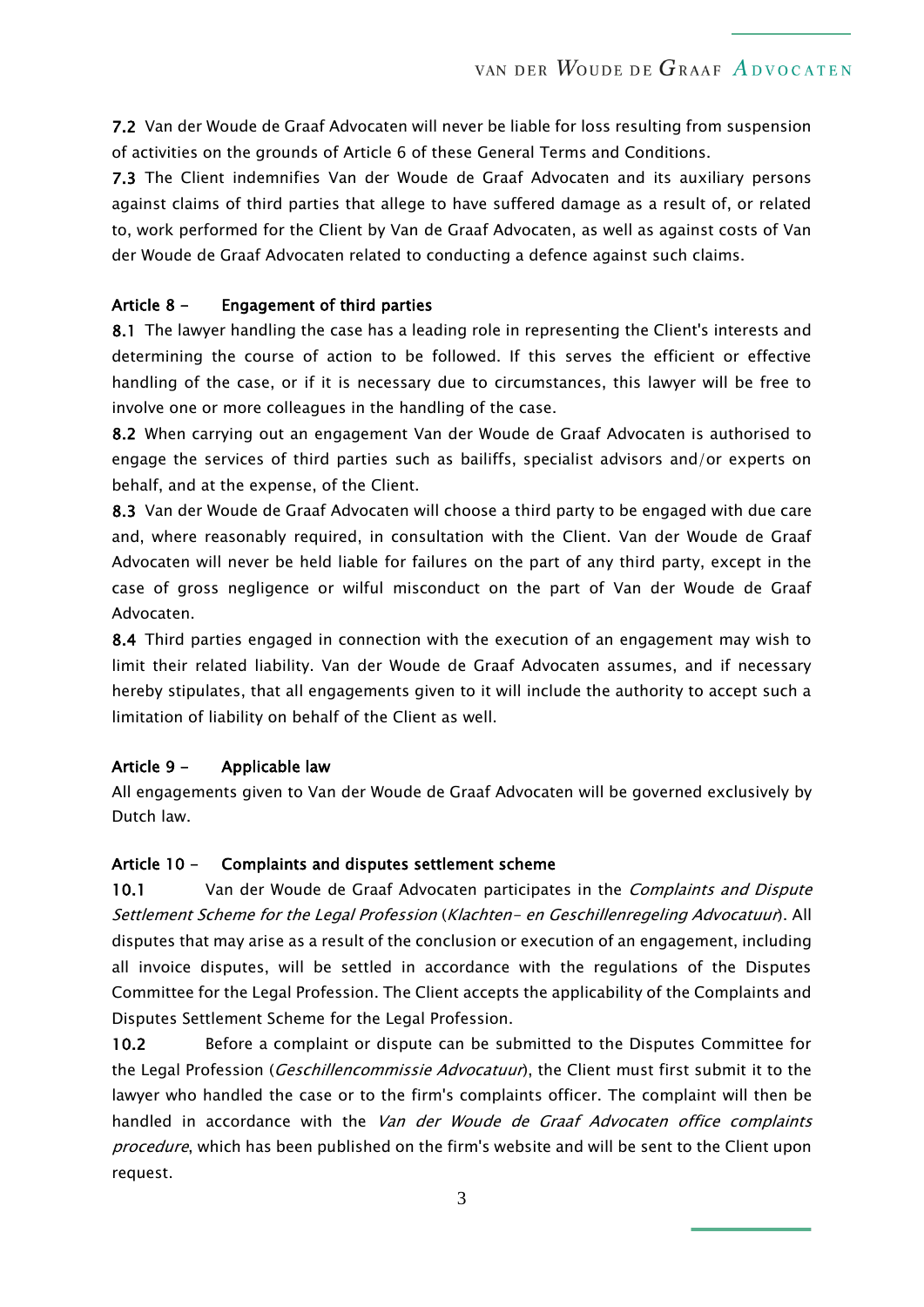10.3 The Client must submit a complaint to Van der Woude de Graaf Advocaten within three months after the date on which the Client became aware, or could reasonably have become aware, of the acts or omissions that gave rise to the complaint.

10.4 In the unlikely event that following the complaints procedure does not lead to a satisfactory result, the Client may submit a complaint to the Disputes Committee for the Legal Profession. This course of action is also available if Van der Woude de Graaf Advocaten has not responded to the complaint in writing within four weeks after the objections were raised.

10.5 The Client may lodge a complaint with the Disputes Committee for the Legal Profession no later than 12 months after receiving a written response from Van der Woude de Graaf Advocaten, failing which the possibility of lodging a complaint will be forfeited.

10.6 Van der Woude de Graaf Advocaten may submit unpaid invoices to the Disputes Committee for the Legal Profession for collection, but it is not obliged to do so.

10.7 The Disputes Committee for the Legal Profession deals with cases according to the Disputes Committee for the Legal Profession Rules (Reglement Geschillencommissie) that apply at the time when the complaint is submitted to the Disputes Committee. The Disputes Committee for the Legal Profession Rules can be consulted on the website of the Disputes Committee [\(https://www.degeschillencommissie.nl/\)](https://www.degeschillencommissie.nl/) and can be requested from: De Geschillencommissie Advocatuur, Postbus 90600, 2509 LP The Hague.

#### Article 11 - Privacy statement

Van der Woude de Graaf Advocaten respects your personal data and ensures that the personal information you provide to us, or that we obtain in any other way, is treated confidentially. More information can be found in our privacy statement which is published on our website and forms the basis for the way in which Van der Woude de Graaf Advocaten implements the General Data Protection Regulation (GDPR).

#### Article 12 - Retention period for files

The retention period for files (relevant correspondence, agreements and procedural documents) is five years from the date of closure of the case. After expiry of this period the files will be destroyed. The retention period may only be deviated from by further written agreement. In the absence of such an agreement Van der Woude de Graaf Advocaten will be released from the obligation to retain the files after five years.

#### Article 13 - Final provisions

13.1 In case of a discrepancy between these general terms and conditions and the engagement confirmation in which these general terms and conditions are declared applicable, the provisions of the engagement confirmation will prevail.

13.2 Together with the engagement confirmation these terms and conditions, including any follow-up engagement or amended or additional engagement, form the full agreement between Van der Woude de Graaf Advocaten and the Client. Any prior agreements, arrangements or declarations hereby lapse.